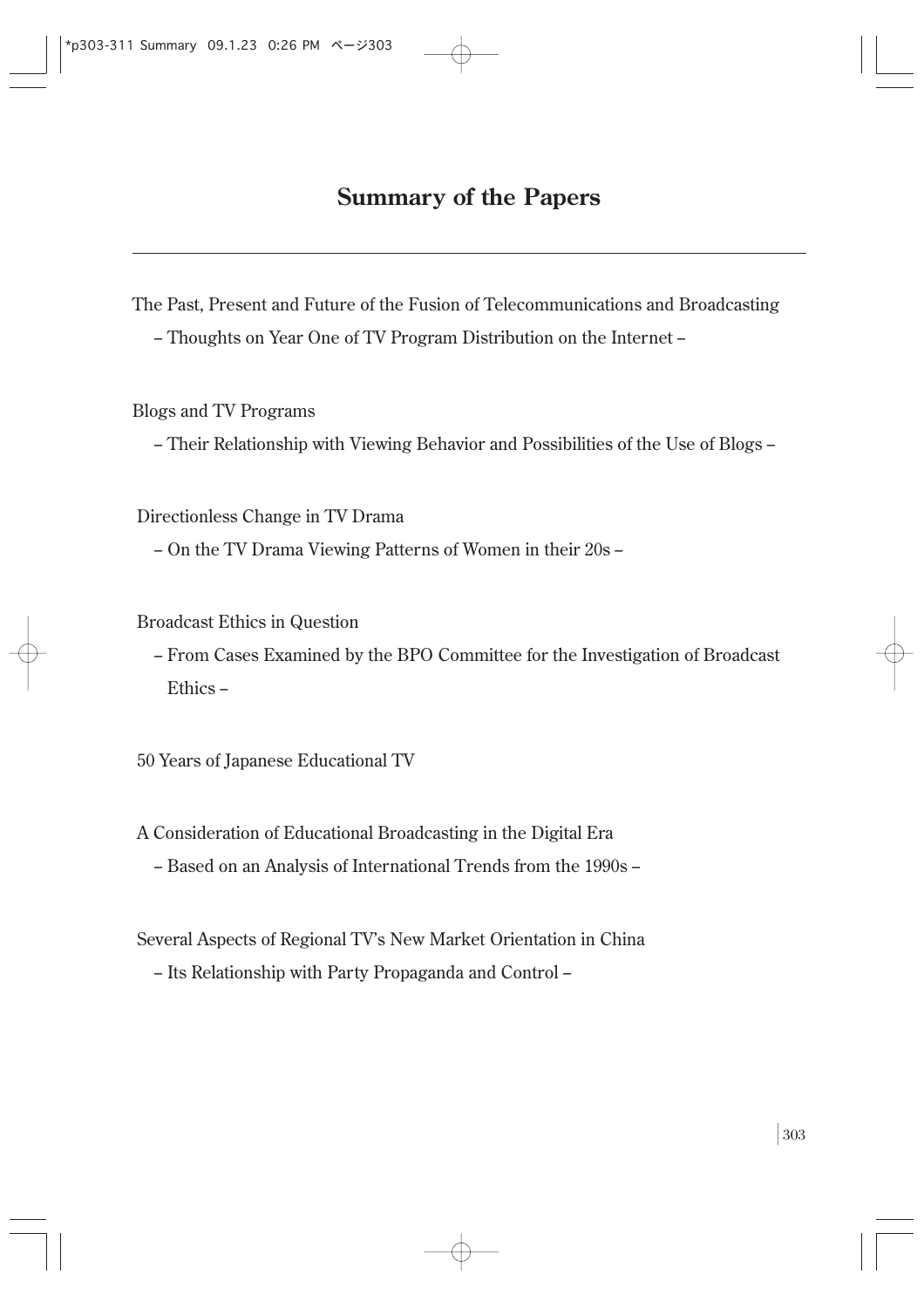# **The Past, Present and Future of the Fusion of Telecommunications and Broadcasting**

## **- Thoughts on Year One of TV Program Distribution on the Internet -**

*Yuji SUZUKI*

### **(**Summary**)**

Between IPTV, VOD-adaptive TV, Internet distribution of Olympic programming and the launch of new distribution services by broadcasters, 2008 was in effect Year One of TV program distribution on the Internet. Looking back, a large number of new operators moved into the distribution business from 2005 on account of the spread of broadband from the early 2000's. Few became profitable, however, and many folded quickly.

This development produced lively debate on the fusion of telecommunications and broadcasting in 2006. The government was interested in innovations that could enhance viewer convenience and stimulate an economy beset by a falling birthrate and aging population. Some participants in the debate were enthusiastic; others more cautious. The upshot was a rather lukewarm report but the tendency towards that fusion was already gathering pace, leading especially to the revision of the Broadcast Law at the end of 2007. The various operators could then launch their businesses for real in 2008.

The technology and infrastructure has certainly advanced but this does not mean to say that such business is always profitable even so. A key issue here is how much user awareness and needs have matured, and how strongly the technically and functionally advanced services have been able to appeal to real viewers.

The big shift from 2005 to 2008 has been from quantity to quality. The key questions are how well the operators have gauged their target audience and the appropriateness of each operator's goals, management systems and networks. Compared with the days of broadcasting only, broadcasters now face a sterner test of their capabilities in both the visual media themselves and business management.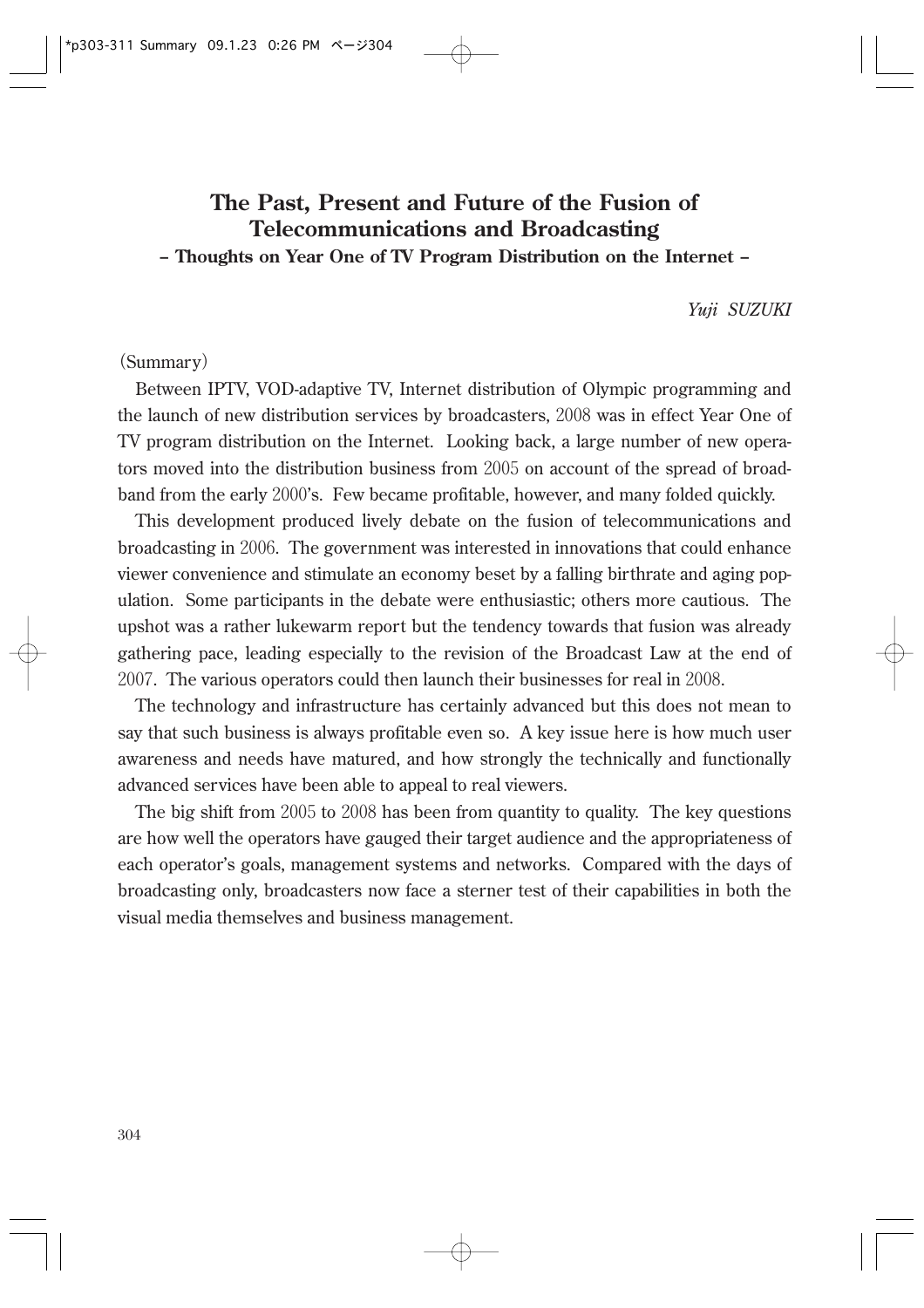Summary of the Papers

# **Blogs and TV Programs - Their Relationship with Viewing Behavior and Possibilities of the Use of Blogs -**

*Yumiko HARA, Masana TANI*, *Ayako SHIGYO*

### **(**Summary**)**

There are more than 16 million blogs in Japan now, many of which include information **(**evaluations, impressions and opinions**)**related to TV programs and stations. We are studying the relationship between blogs and TV to assess whether blogs can be used in the formal evaluation of TV programs, their development and public relations, and also how these sources of information might influence TV viewing behavior.

Section One outlines the results of a website questionnaire**(**quantitative and qualitative**)**on the blogger environment in relation to TV. 20% of the screened sample kept their own blogs and more than half did view blogs. The personal blogs of ordinary people were being read. Approximately 20% of bloggers wrote specifically about TV programs and half reported information obtained on TV. The qualitative study of bloggers who did so regularly found that blogging increased the pleasure they took in program viewing and expanded their communicative activity.

Section Two reviews the results of a trial study using a "Blog Reputation Analysis" tool that was developed for the utilization of blogs in marketing, customer satisfaction and customer service campaigns. The trial study considered example programs from various genres, analyzing written style, comparisons drawn with similar programs, and the relationship with audience ratings. The number of case studies remains low but the tool does seem useful in numerical analysis**(**of deviation in the number of mentions, the number of enthusiastic bloggers etc.**)**and issue assessment**(**e.g. the need for special dictionaries for programs made for broadcast, the length of time needed for analysis, and the limitations of vocabulary analysis**)**.

Section Three examines blogs referring to "Chiritotechin," a morning serial drama of NHK, on the basis of using on-line tools, and shows some findings of analysis with regard to communicative aspects of comments in one blog on which we did a case study.

The trial study on blog evaluation analysis is still underway and more case studies are needed but we are eager to identify effective uses for the thoughts and opinions expressed on this free medium.

**NHK放送文化研究所年報**2009**│**305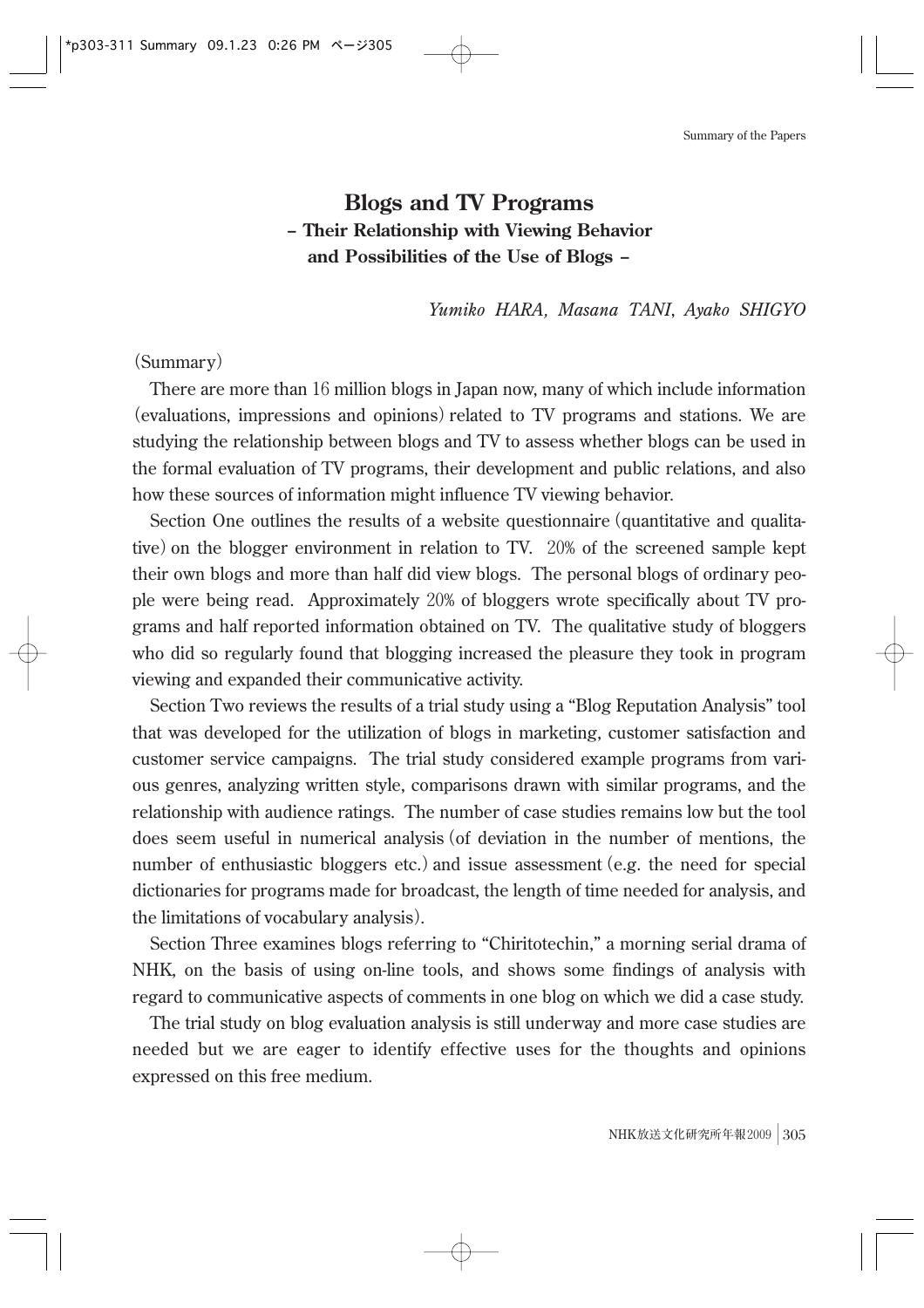## **Directionless Change in TV Drama - On the TV Drama Viewing Patterns of Women in their 20s -**

*Yasuhiko ABE*

### **(**Summary**)**

Amid rapid changes in the media environment, the TV drama viewing rates of the young are hanging low. This paper examines the contributing factors and considers how women in their 20s now relate to the genre. Four aspects of satisfaction were considered: attraction to the characters, the sense of catharsis, empathy, and the acquisition of knowledge.

The preliminary survey of their behavior and attitudes found that women in their 20s are now considerably alienated from TV dramas. TV drama viewing relates to everyday awareness in various ways. These include personal values; a tendency for passive viewers to watch dramas more; a strong preference for cathartic dramas in this age group; and a relative absence of interest in empathetic elements. A quantitative survey was then performed on the basis of these findings to perform various comparisons, including with people in their 30s and 40s. The findings found that viewers tend to become more attached to the genre with age and that the underlying desire to acquire knowledge was stronger among people in their 20s. The superficial reasons for their alienation from the TV drama genre include a lower sense of having the temporal or mental leeway to watch and also lower interest in the contents.

Factor analysis of the everyday awareness of women in their 20s was used to divide the sample according to 5 criteria: follower of fashion, conservative/mass, cultured/subculture, person who takes active joy in life, and progressive. Those who do watch a lot of TV dramas tended to belong to the first two categories, while those in the other three categories were not so inclined to do so and scored low on feelings of empathy. Considering the social and cultural changes since the 1990s, the following three deep causes of alienation are also proposed: voluntary withdrawal from the restraints imposed by TV; antipathy to the self-indulgence of the consumer society; and wavering feelings of empathy. The change of this sense of empathy may be the most crucial factor underlying their viewing patterns and could be related to the changing handling of realism in TV drama.

When seeking to maintain the significance of dramas for audiences in this increasingly multi-media age, it may be indispensable to keep a close watch on how social change affects satisfaction levels.

306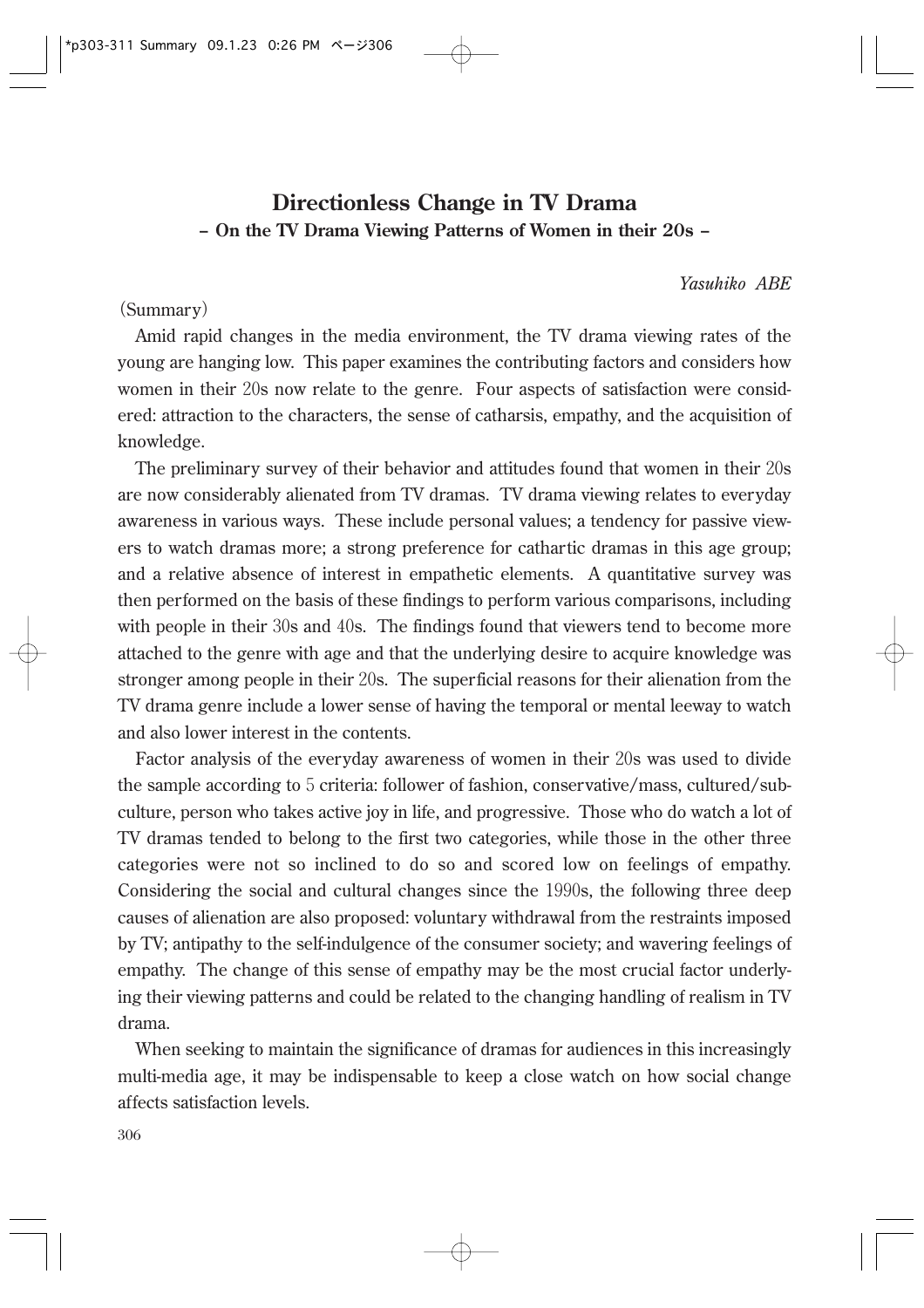Summary of the Papers

#### \*p303-311 Summary 09.1.23 0:26 PM ページ307

## **Broadcast Ethics in Question - From Cases Examined by the BPO Committee for the Investigation of Broadcast Ethics -**

*Yoshitane OKUDA*

### **(**Summary**)**

A TV series called *Aru aru Daijiten (a science program useful for practical life)* produced by Kansai TV and broadcast on Fuji TV Network produced a storm when it was revealed that it had falsified the results of an experimental fermented soybean diet. In May 2007, NHK and NBA Japan responded by setting up a third-party Committee for the Investigation of Broadcast Ethics to bolster the self-regulatory systems of broadcasters.

This paper reviews three important cases handled by the committee: 1) Reporting of a scandal at the Fujiya confectionary company on *Mino Monta*'*s Asa Zuba!*, which was examined in 2007 and 2008; 2**)**Reporting on the testimony of a former employee who was shown wearing a staff uniform on *TV Asahi Reporting Station*; 3) Reports on the trial of a mother-child murder case in Hikari on a news show.

The observations on *Mino Monta*'*s Asa Zuba!* noted: 1**)**Insufficient news gathering regarding the accusations, which led to biased condemnation of the company by the host; 2) Reconciliation between the TV station and the protesting company, although the broadcast apology was rather vague. On *TV Asahi Reporting Station*, it noted the inappropriateness of interviewing the former employee who was making accusations in his former uniform in this staged manner. On the murder case, it noted that, due to inadequate knowledge of the basic premises of criminal trials, the feelings of the victims' family had been reported so intensely that the defendant and the defense group came to be demonized, and this raised issues of fairness with regard to the reporting of judicial trials.

These case studies highlight various issues for the prevention of similar disgraceful conduct in the field of broadcast ethics, including how to make program producers more professionally aware, changes in the mentality of production staff, and the improvement of production conditions for outsourced programs.

**NHK放送文化研究所年報**2009**│**307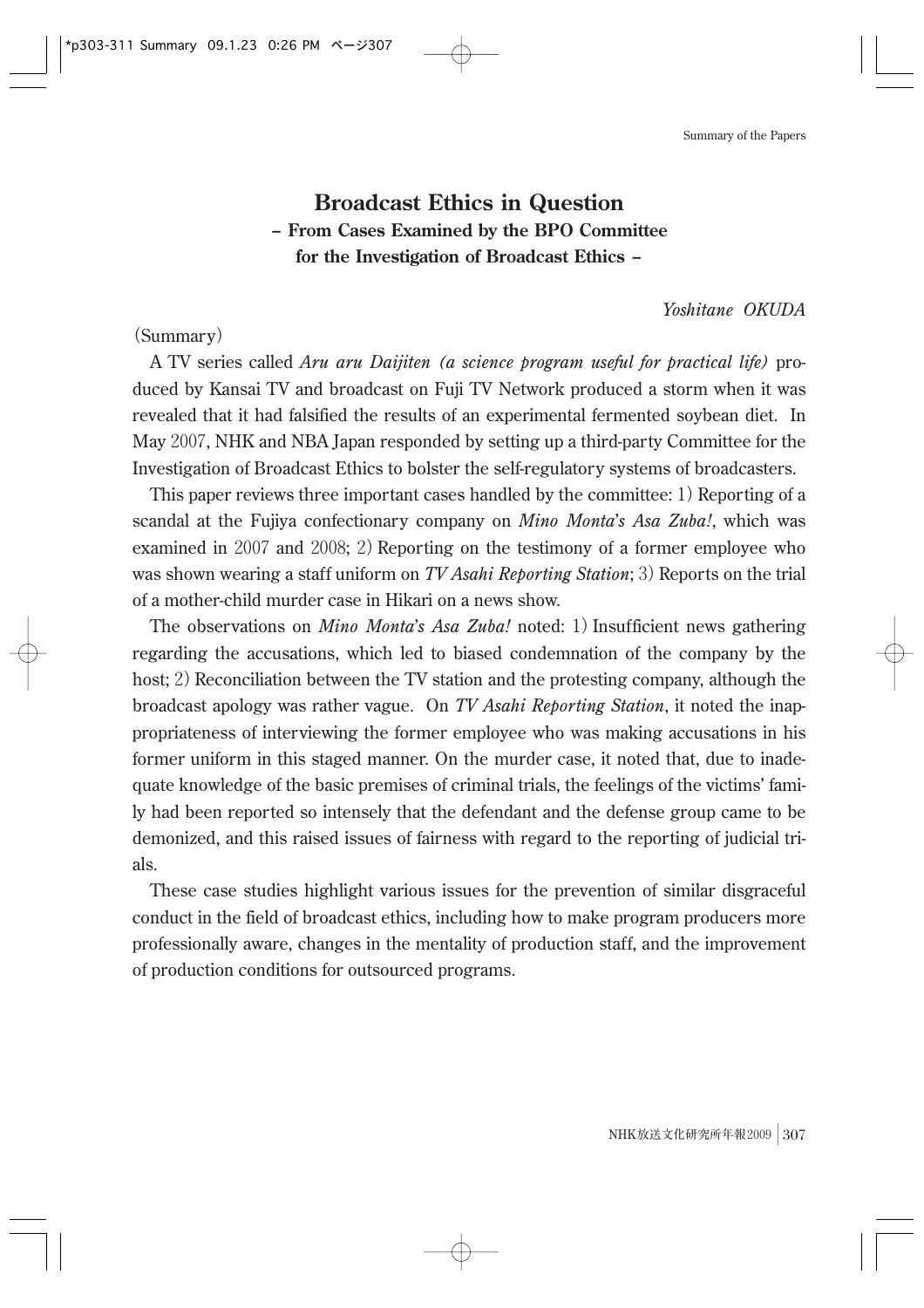## **50 Years of Japanese Educational TV**

### *Hisateru HURUTA*

### **(**Summary**)**

It has been almost 50 years since NHK Tokyo Educational TV started out in January, 1959 as Japan's first TV station to specialize in education. Two commercial stations, followed: Nippon Educational TV**(**NET, now TV Asahi Corporation**)**in February 1959 and Tokyo 12 Channel**(**the predecessor of TV Tokyo Corporation**)**in April 1964. TV stations that specialize in education are obliged to maintain higher proportions of programming of an educational**(**50%**)**and cultural**(**30%**)**nature than stations for general programming. They must possess and maintain a nationwide network, have a systematic viewing base, and command sufficient financial resources to cover the low profitability inherent to such services. NHK Educational TV, a public broadcasting service, satisfies all of these basic requirements and remains to this day. The two commercial broadcasters were both transformed into general programming services in November 1973. The period of dual public and private sector educational broadcasting thus lasted for less than 15 years.

These specialized educational TV stations were created in the late 1950s at a time when the Ministry of Posts and Telecommunications was eager to increase the quantity, quality and range of broadcasting services. The ministry initially staved off the two commercial broadcasters' repeated requests to withdraw from educational broadcasting. It was this low profitability that led in the end to the great uniformity of commercial broadcasting services that we see in Japan today.

NHK Educational TV has always pursued progress in its programming within the framework of educational broadcasting over the past 50 years, with reference to national educational policy, such other external factors as the utilization of broadcasts in schools, and also NHK's own managerial policies. The channel has undergone major transformations three times, chiefly serving school education from the 1950s to the early 1980s; adding lifelong education from then into the 1990s and also including features for children and young adults in addition to the other services from the late 1990's. One option for the future is to develop the channel as a service more sharply differentiated from the service that is provided by General TV.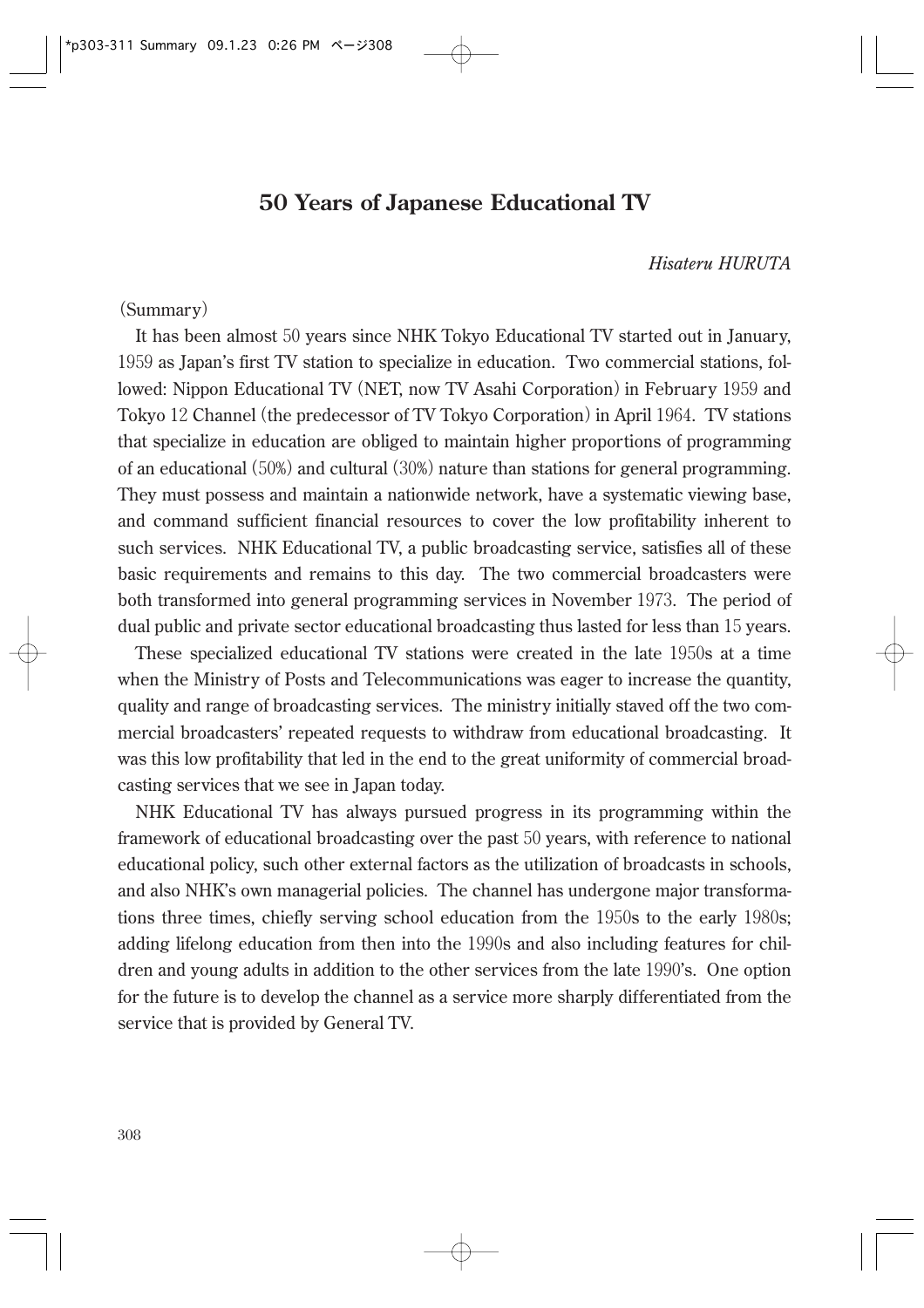#### \*p303-311 Summary 09.1.23 0:26 PM ページ309

## **A Consideration of Educational Broadcasting in the Digital Era - Based on an Analysis of International Trends from the 1990s -**

### *Sachiko Imaizumi KODAIRA*

### **(**Summary**)**

Public broadcasters, which provided a wide variety of educational programs during the radio and television era, have come up with different services and ways of providing them with the advent of the Internet and other changes in the media environment, and with reforms to education. Efforts began in Japan around the 1990s to seek out the possibilities in an effective combination of broadcasting and new technologies. There was the development of video clips linked to school broadcast programs, interactive learning materials making use of the likes of games and quizzes, usage guides for teachers, and program-based "bulletin boards" that put schools in touch with one another. NHK commenced the online service called NHK Digital Curriculum featuring such contents in 2001**,**and NHK's school broadcast programs can now be utilized not only via TV and radio but also in more varied and versatile ways.

Britain also saw, besides the advent of online teaching materials and language materials tailored to school curricula, online content without any direct connection to broadcast programs, as a consequence of the view taken by the BBC that the Internet was a third new medium following in the wake of radio and television. The BBC took a multi-stranded approach. Events were organized across Britain to let people experience, both through broadcasts and the Internet, teaching materials and informal learning opportunities to help children foster their capacities for creation and expression. Teachers TV was established in 2005, under the initiative of the Department for Education and Skills, as a specialized digital channel for people involved in school education. It has generated interest with its large number of TV and online programs on different school subjects and to help teachers evaluate their performance and draw up teaching plans.

Public broadcasters in the United States had been respecters of community distinctiveness, but they have striven to improve their educational services on the national level as a consequence of reforms in the 1990s that aimed to raise educational standards nationwide, and as a consequence of the spread of the Internet. Online sites have developed for teachers to harness PBS programs and program-based video clips, as well as online sites for childhood learning in the home featuring educational games linked TV programs, and online sites for parents.

The educational services provided by public service broadcasters are likely to develop in a variety of ways. But we can say that they have a crucial role in designing such services as a whole. Public service broadcasters are expected not only to provide keys to learning that will arouse interest and motivation amongst people, but also help people discover methods for learning and teaching.

**NHK放送文化研究所年報**2009**│**309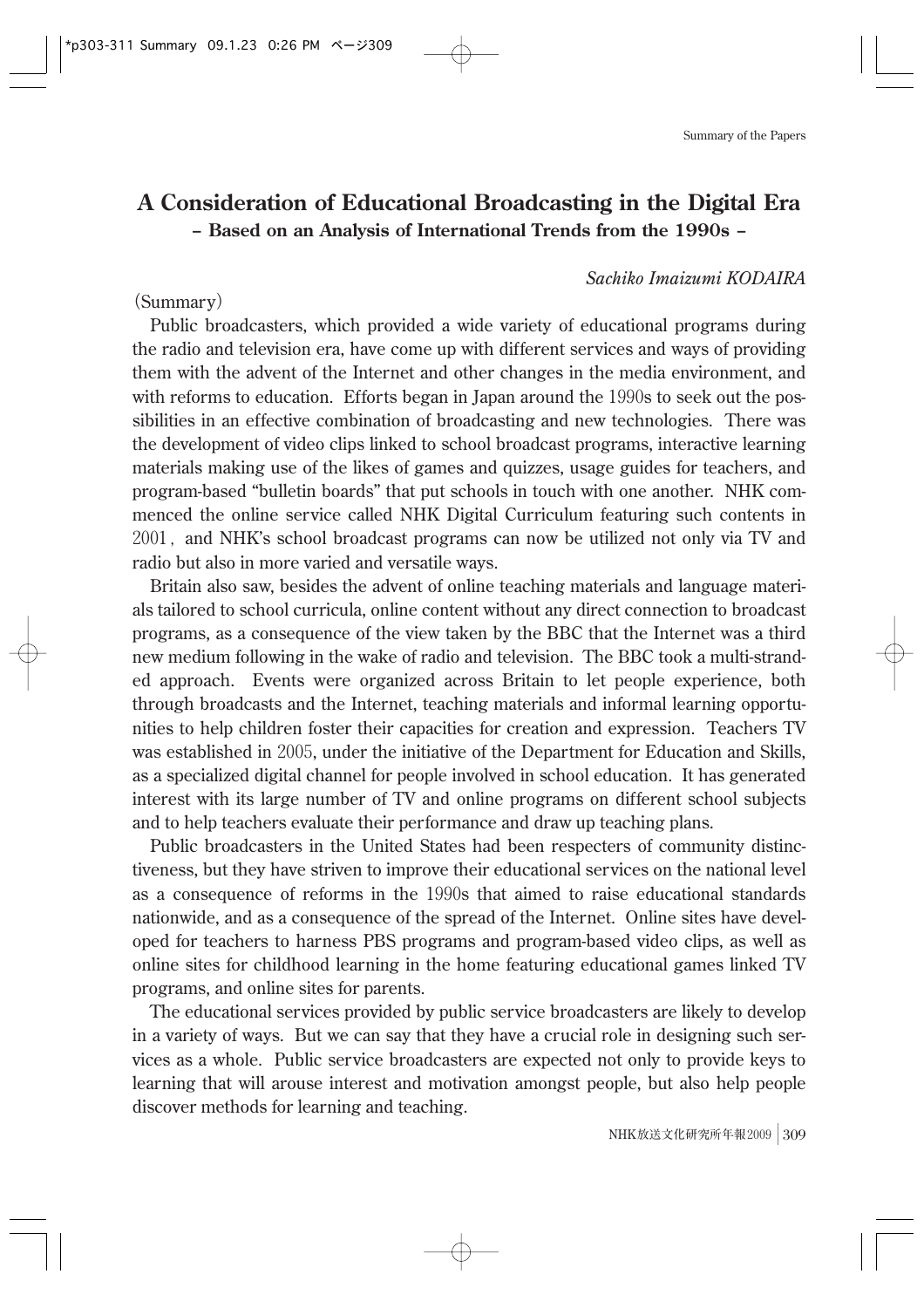## **Several Aspects of Regional TV's New Market Orientation in China**

**- Its Relationship with Party Propaganda and Control -**

### *Kenichi YAMADA*

### **(**Summary**)**

China introduced commercial advertising to the media in the course of its reform and open-door policies and the relative weight of commercial income to public funding has been rising. The authorities do continue to regard the media as tools for party propaganda but also accept that the media should seek in various ways to respond to the needs of viewers, readers, and advertisers. With China also becoming increasingly integrated with the global economy, having joined the WTO in 2001, the media have themselves become more alert to market forces and international competition. The government has, therefore, been establishing basic policy on the market orientation of the media.

In the implementation of policy, however, there remains a tendency to use forms of party control that are difficult to reconcile with the new market orientation. Some even say that the progress of market orientation has met a brick wall. What is the interaction between market orientation and tightening party control of the media? This paper considers recent developments in the field of television, where media control is most rigid, with its focus on provincial stations in places where the author conducted a survey in person. It considers the results of this survey in discussing how far market orientation has come and the regulatory and other obstacles now being placed in its way by the authorities.

It is found that the inauguration of a nationwide satellite channel has made it necessary to extend the commercial advertising market nationwide and active propaganda use is declining. This tendency should not, of course, be equated with achievement of the freedoms of speech and the press now current in the West. Efforts to tighten media control are typically defensive and do not entail active propaganda use. They tend rather towards denial of the demands for freedom of speech and criticism of the authorities, which are rising with the spread of market orientation. The tighter control is a reaction to the progress of market orientation. Whereas the party once said, "Write this," it now says, "Don't write that", except in the case of articles related to specific campaigns. Taken as a whole, the media are still becoming more market and less propaganda oriented and this hollowing out of the propagandist functions will surely lead before long to a further review of media control.

310